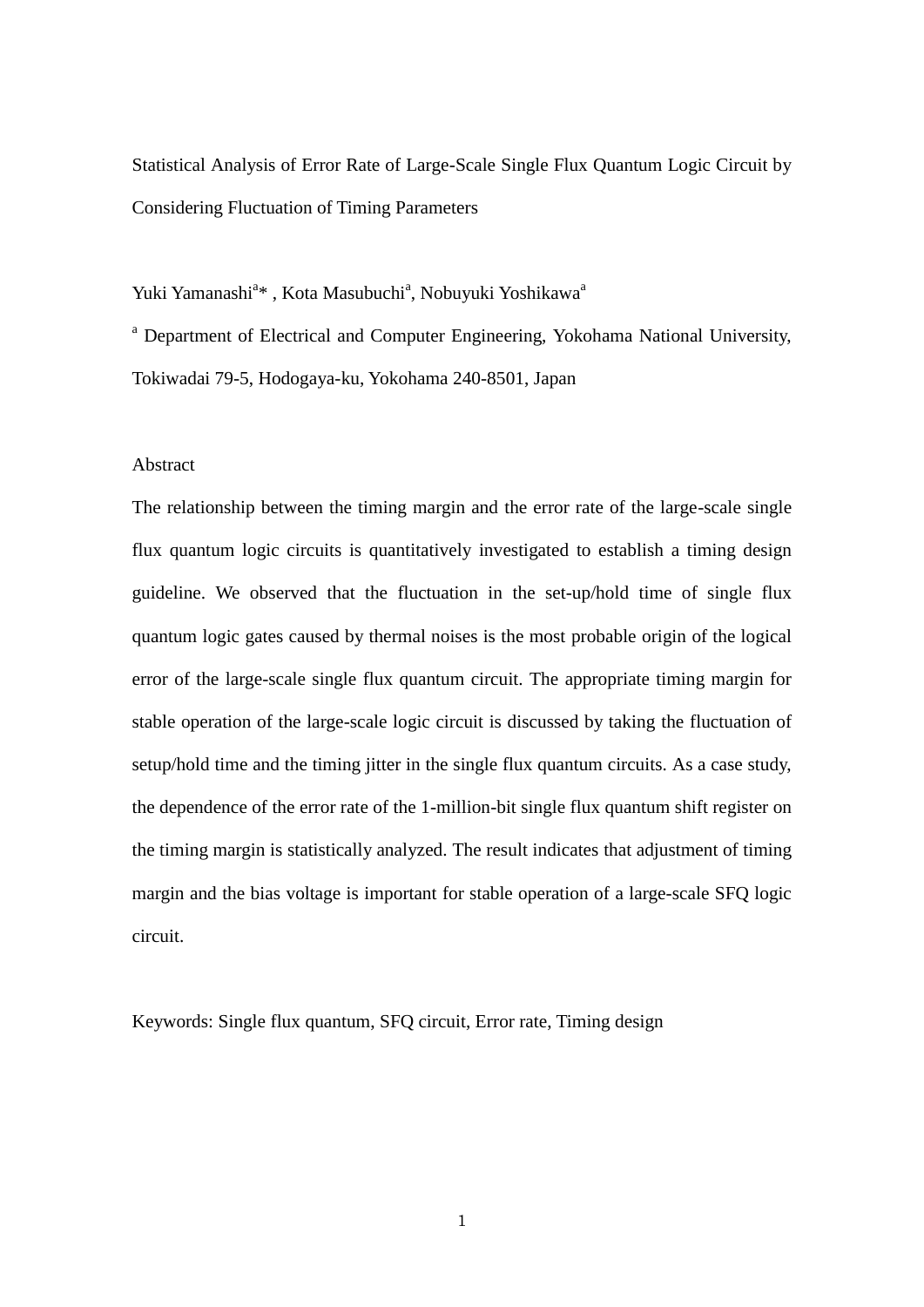### **1. Introduction**

A single flux quantum (SFQ) circuit [1, 2] has superior high-throughput characteristics owing to use of magnetic flux quanta in a superconductor as an information carrier. High-frequency SFQ logic circuits that can operate at the clock frequency of several tens of GHz have been implemented for various applications [3-5]. Because of the high-frequency operation of SFQ circuits, unique clocking methods were investigated by utilizing clock skew positively [6].

 Not only clock distribution but also precise timing adjustment is indispensable for the design of large-scale SFQ logic circuits because the SFQ logic circuit uses pulse logic, and the logical data are represented by the order of arrival and the arrival time of clock and input signals to each logic gate. Ensuring the appropriate timing margin, which is designed time difference between the arrival of the data and the clock inputs to the logic gates, is needed for the stable operation of the SFQ logic circuit [6]. Because the trade-off between the operation frequency and the operation stability exists, the timing margin should be carefully considered to design complex large-scale SFQ circuits such as the microprocessor [7, 8]. However, a clear guideline for timing design has not been established in terms of operation stability of the SFQ circuit. In this study, we statistically analyze the relationship between the error rate and timing margin of large-scale SFQ circuits by taking timing jitter and fluctuation of the setup/hold time of logic gates into account to build the clear timing design guideline.

### **2. Analysis of fluctuation of timing parameters of SFQ logic gate**

 All SFQ logic gates have a timing restriction, which is determined by timing parameters called the setup and hold time. Fig. 1 shows a timing chart of an SFQ delay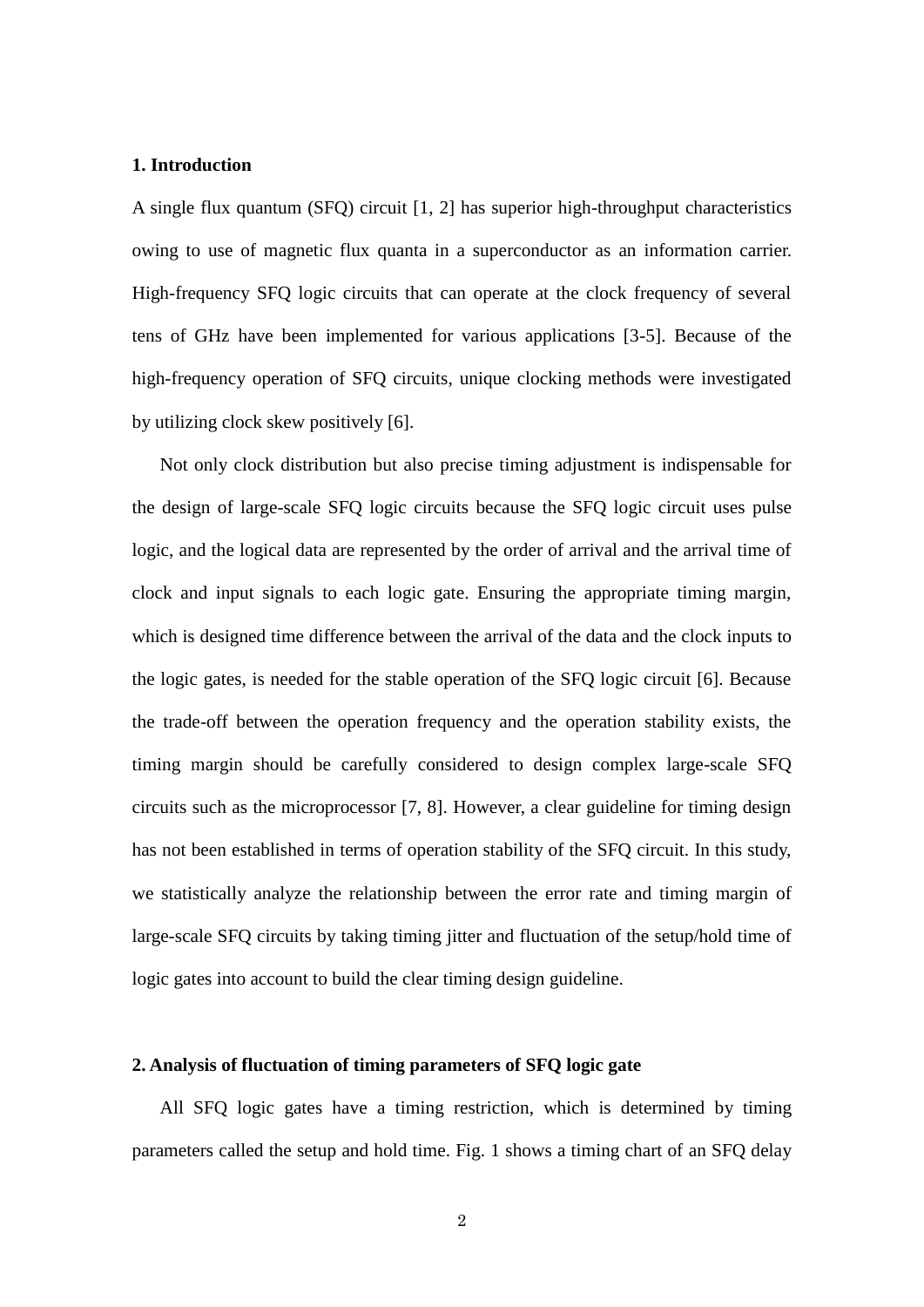flip-flop. In the common synchronized logic circuit, the clock signal is periodically supplied to all logic gates. If the data input collides with clock input, logical error occurs at the logic gate. In the time region near the clock input, the data input is not allowed, and this area is the summation of the setup and hold time of the SFQ logic gate [6]. Assuming the timing margin as the time difference between clock and data inputs, the timing margin should be larger than setup of hold time of the SFQ logic gate. If the data input timing fulfills this timing constraint at all logic gates, the SFQ logic can operate correctly.

In actual circuits, thermal noises that fluctuate the signal propagation time affect the circuit operation. The influence of the timing jitter on the SFQ circuit operation was experimentally evaluated [9]. However, the setup and hold time of the SFQ circuit is also fluctuated by influences of thermal noises. Therefore, not only timing jitter but also fluctuation of the setup and hold time of the logic gate should be considered for robust SFQ circuit design.

 We numerically evaluated the setup and hold time of each SFQ logic gate taking thermal noises at 4.2 K into account by using WRspice [10]. The assumed circuit fabrication process is the AIST 2.5 kA/cm<sup>2</sup> Nb standard process 2 [11]. Fig. 2 (a) shows the input data pattern used in this analysis of the delay flip-flop with an escape junction (DFFE). In the ideal case, where no thermal fluctuation exists, the SFQ signal does not form the output when the time difference between clock and data input  $(t_{\text{din}} - t_{\text{clk}})$  is larger than the hold time. However, the output probability of the DFFE gradually transits from 1 to 0 with an increase in  $(t_{\text{din}} - t_{\text{clk}})$  due to thermal noises. We calculated the dependence of output probability of the DFFE on  $(t_{\text{din}} - t_{\text{clk}})$ . We compared the characteristics of DFFEs driven by different bias voltages  $(V_b)$ . Fig. 2 (b) shows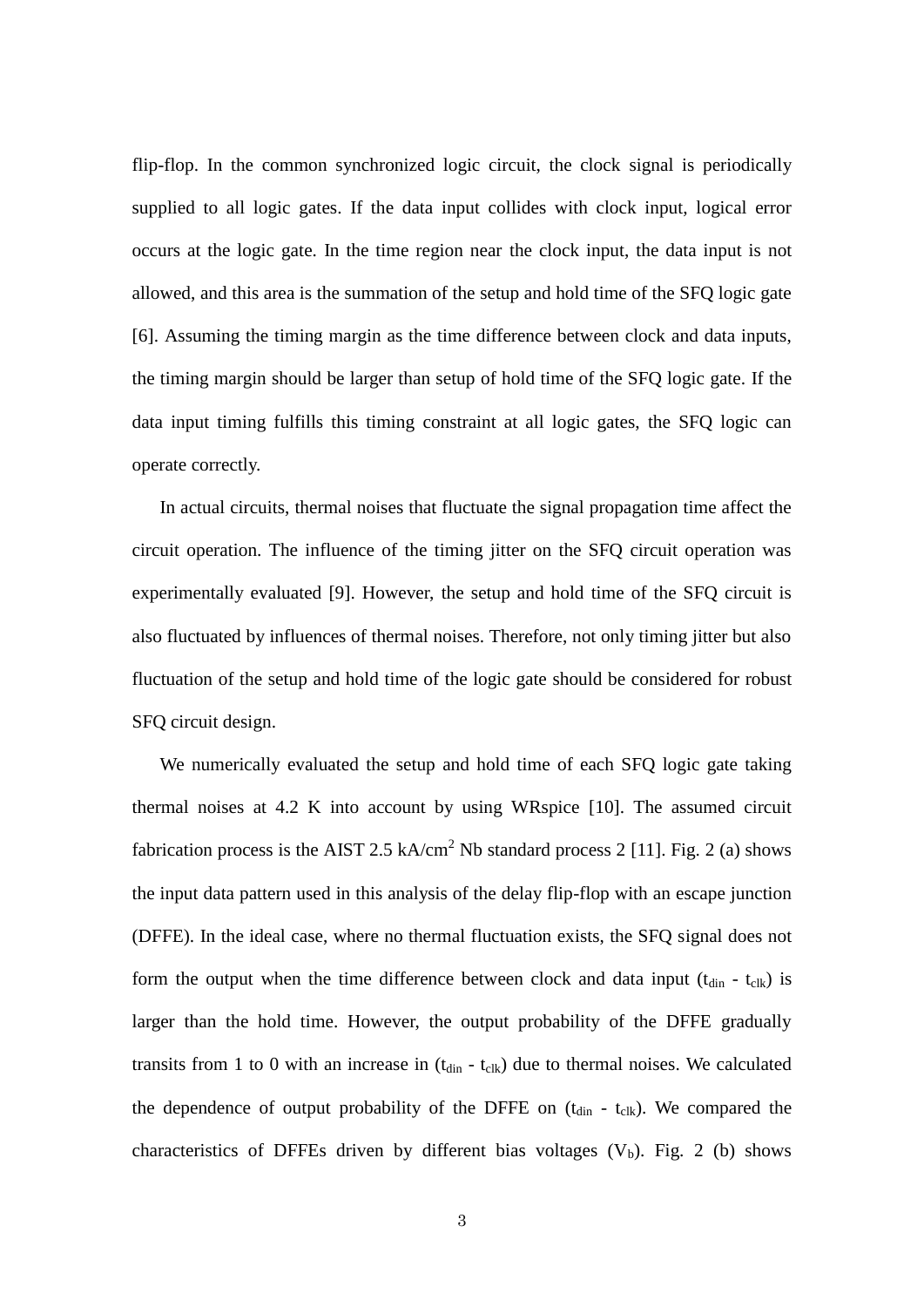dependences of the output probability of the DFFE on  $(t_{\text{din}} - t_{\text{clk}})$ . Because fluctuation of timing parameters is caused by thermal fluctuations that obey the Gaussian distribution [12, 13], the transition curves in Fig. 1 (b) are fitted to the following equation including the error function (erf),

$$
P(t_{\text{din}}-t_{\text{clk}})=0.5-0.5\cdot\text{erf}\left\{\frac{(t_{\text{din}}-t_{\text{clk}})-\mu_{\text{hold}}}{\sqrt{2}\sigma_{\text{hold}}}\right\},\tag{1}
$$

where  $\mu_{hold}$  is the time difference value when the output probability of the DFFE is 0.5, and  $\sigma_{hold}$  is standard deviation of fluctuation of hold time of the DFFE. By fitting the characteristics to eq. (1) the  $\mu_{hold}$  and  $\sigma_{hold}$  are obtained. Using the similar method, we calculated average and standard deviation values of the DFFE setup time.

 Fig. 3 shows the input data pattern for the analysis and calculated output probability of the DFFE on time difference between the clock and data inputs. Average and standard deviation of setup time ( $\mu_{\text{setup}}$  and  $\sigma_{\text{setup}}$ ) of the DFFE is obtained by comparing calculated characteristics and the following equation,

$$
P(t_{\text{clk}} - t_{\text{din}}) = 0.5 - 0.5 \cdot \text{erf}\left\{\frac{(t_{\text{clk}} - t_{\text{din}}) - \mu_{\text{setup}}}{\sqrt{2}\sigma_{\text{setup}}}\right\}.
$$

Table 1 summarizes average ( $\mu$ ) and standard deviation ( $\sigma$ ) values of the setup and hold time of the DFFE. One can see that the fluctuation of the setup and hold time is larger than the timing jitter, the typical value of which is 0.7 ps/junction [14]. Therefore, the main origin of the error of the SFQ logic circuits is not the timing jitter but fluctuation of the setup and hold time of the logic gate.

# **3. Statistical analysis of error rate of large-scale SFQ logic circuit**

We statistically analyzed the relationship between the designed timing margin and the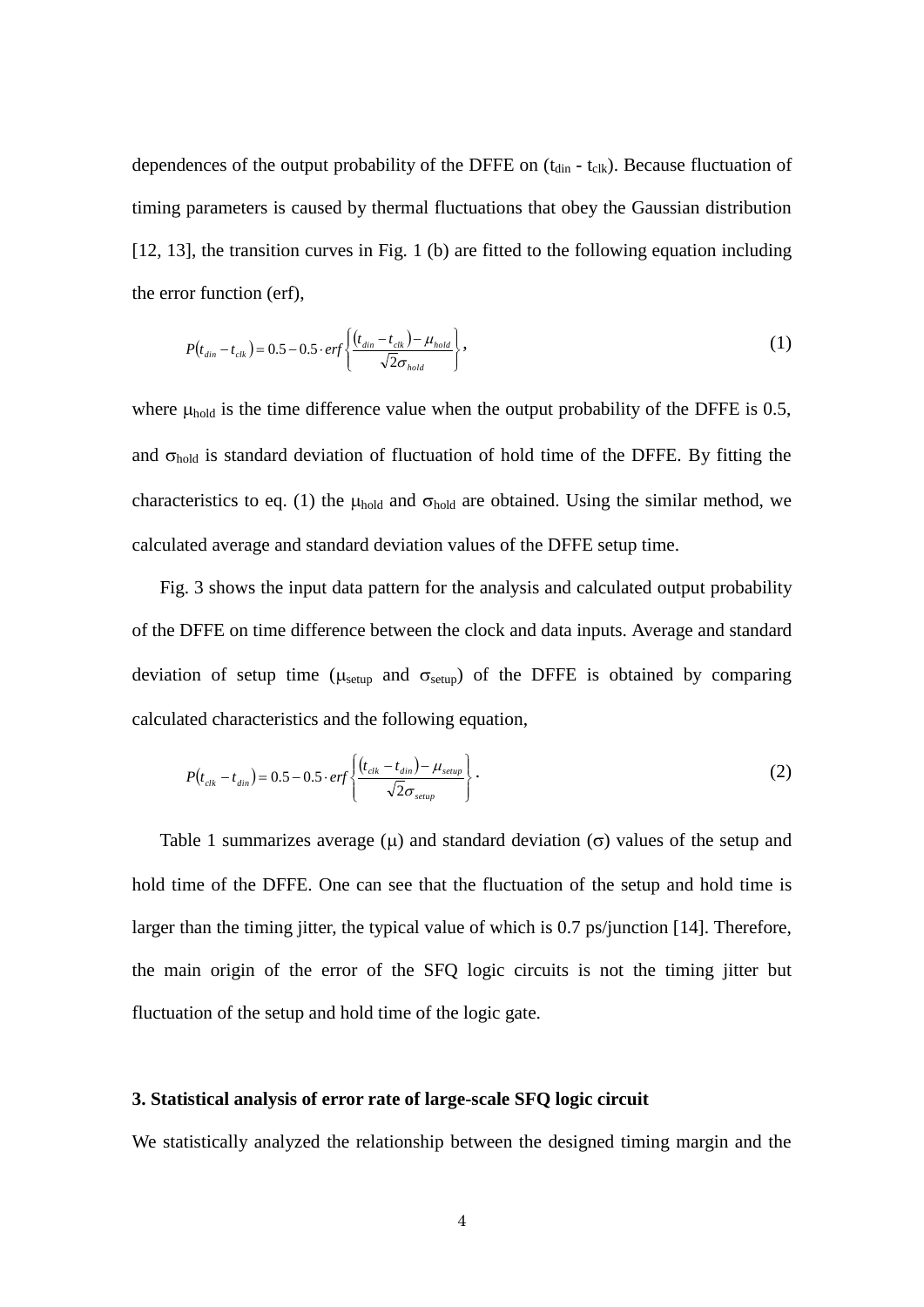error rate of the large-scale SFQ circuit. As a case study, we analyzed the error rate of the 1 million-bit shift register composed of DFFE cells as a function of the timing margin between the clock and data input for each DFFE cell. Fig. 4 shows the block diagram of the 1 million-bit concurrent-flow shift register and the input time chart for each DFFE cell. In this case, we define timing margin  $(\Delta t)$  as time difference between data and clock input for DFFE cells as shown in Fig. 4 (b). The operating frequency of the shift register is the inverse of the clock input frequency T.

 Assuming fluctuation of the setup and hold time of SFQ logic gate and the timing jitter is independent, and the data and clock lines that connect the adjacent DFFEs are composed of 10 junction Josephson transmission lines, the fluctuation of setup/hold time and signal propagation time can be combined using the following relationship,

$$
\sigma_{\text{total}} = \sqrt{\sigma_{\text{hold}}^2 + \sigma_{\text{dffe}}^2 + \sigma_{\text{spl}}^2 + 20\sigma_{\text{jtl}}^2} \quad (\varDelta t < T/2) \tag{3}
$$

and

$$
\sigma_{\text{total}} = \sqrt{\sigma_{\text{setup}}^2 + \sigma_{\text{after}}^2 + \sigma_{\text{splet}}^2 20 \sigma_{\text{jet}}^2}, \quad (\varDelta t > \text{T}/2)
$$
 (4)

where  $\sigma_{total}$  is the combined timing fluctuation,  $\sigma_{setup/hold}$  is standard deviation value of setup or hold time of the DFFE,  $\sigma_{\text{DFFE}}$  is the timing jitter of the DFFE output,  $\sigma_{\text{spl}}$  and  $\sigma_{\text{it}}$  are the timing jitter of splitter and Josephson transmission line, respectively. According to circuit simulation results,  $\sigma_{\text{DFFE}}$ ,  $\sigma_{\text{spl}}$ , and  $\sigma_{\text{it}}$  at the standard bias voltage of 2.5 mV are 0.212 ps, 0.189 ps, and 0.077 ps/junction, respectively. The error rate (ER) of the 1-million-bit shift register can be approximately expressed as

$$
ER(\Delta t) \approx 10^6 \cdot \left\{ 0.5 + 0.5 \cdot erf\left(\frac{\mu_{hold} - \Delta t}{\sqrt{2}\sigma_{total}}\right) \right\} \quad (\Delta t < T/2)
$$
 (5)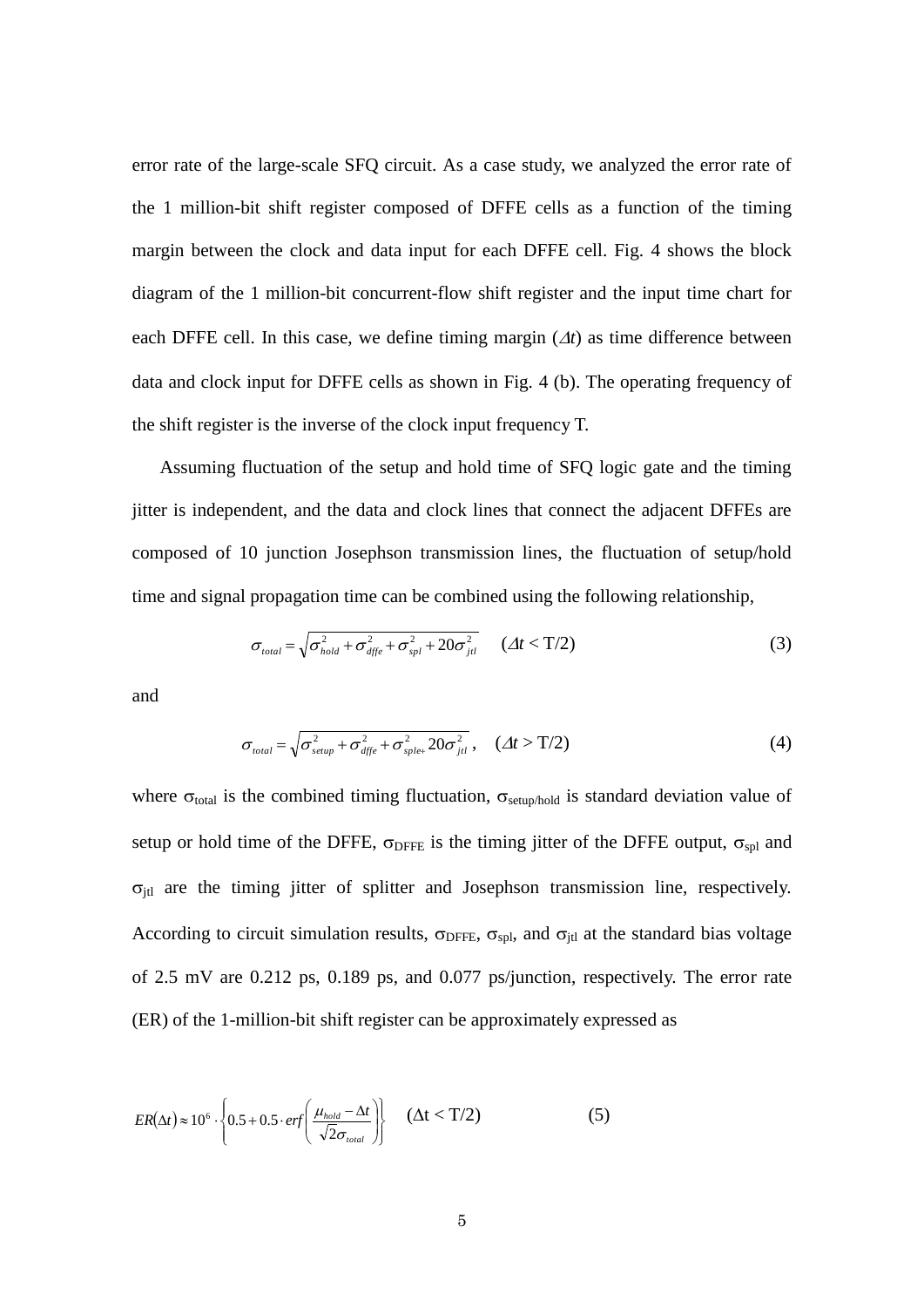and

$$
ER(\Delta t) = 10^6 \cdot \left\{ 0.5 + 0.5 \cdot erf\left(\frac{\Delta t - \mu_{\text{setup}}}{\sqrt{2}\sigma_{\text{total}}}\right) \right\}.
$$
 ( \Delta t > T/2) (6)

We calculated the dependence of the error rate of the 1-million-bit shift register on the designed timing margin between the clock and data input for each DFFE assuming the 50 GHz operation. Fig. 5 shows a comparison of dependences of the error rate of 1 million-bit shift registers composed of various DFFE cells on designed timing margin. The calculated error rate characteristics, adjustment of not only timing margin but also the bias voltage is important for stable operation of the large-scale SFQ logic circuit.

#### **4. Conclusion**

 We statistically analyzed the relationship between the timing margin for the SFQ logic gates and the error rate of the large-scale SFQ logic circuits by taking the timing jitter and the fluctuation of the setup and hold time of SFQ logic gate into account. It was observed that the fluctuation of the setup and hold time is more critical than the timing jitter for SFQ circuit operation. By using the extracted fluctuations of timing parameters of SFQ logic gates, we can calculate the error rate of large-scale SFQ logic circuits as a function of timing margin. By using the investigated quantitative error rate calculation, the guideline of timing design for large-scale SFQ circuits can be obtained.

# **Acknowledgement**

This work was supported by JSPS KAKENHI Grant Number 26220904.

#### **References**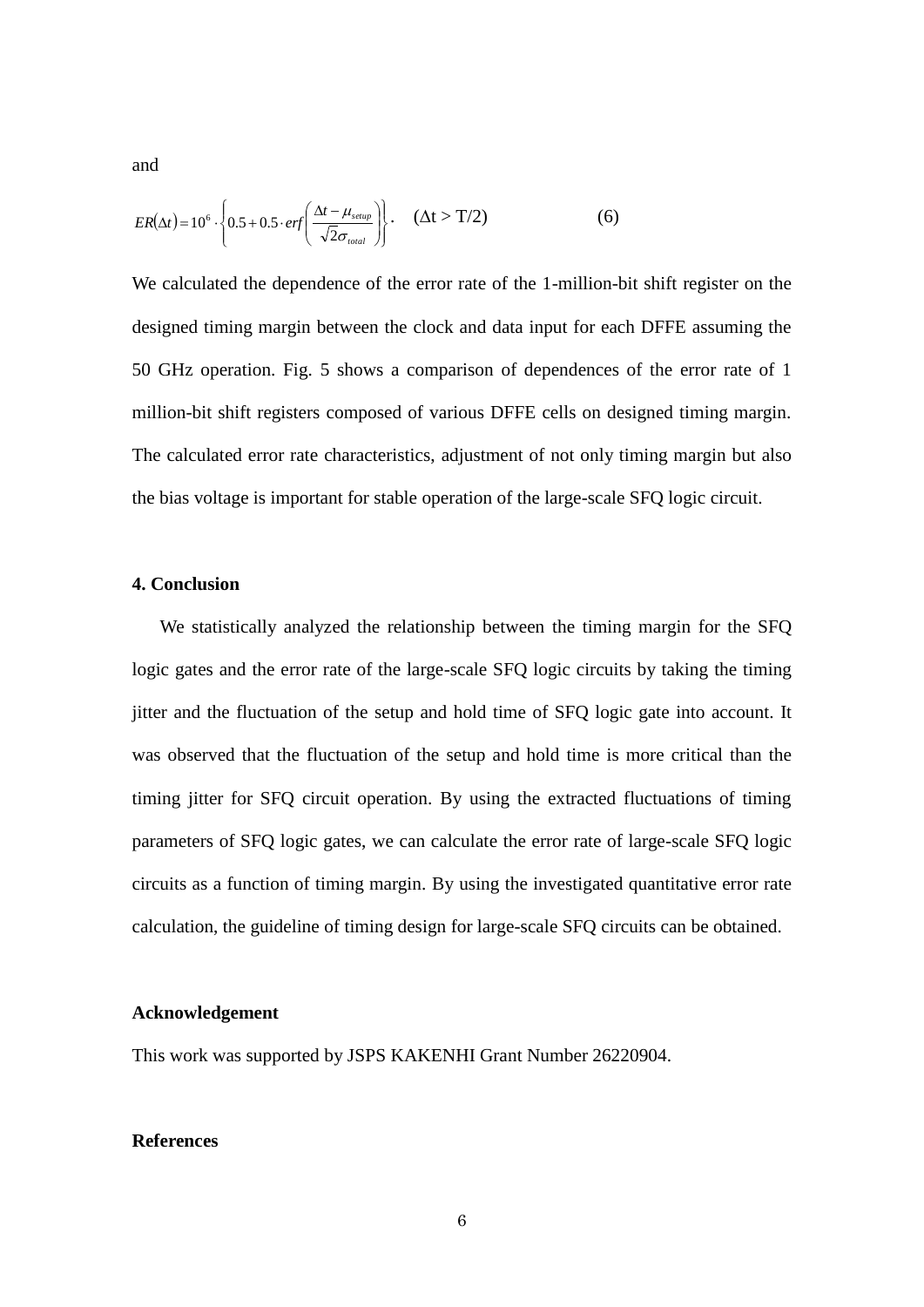[1] K.K. Likharev and V.K. Semenov, RSFQ logic/memory family: a new Josephson-junction technology for sub-terahertz-clock-frequency digital systems, IEEE Trans. Appl. Supercond. 1 (1991) pp. 3–28.

[2] K. Nakajima, H. Mizusawa, H. Sugahara, Y. Sawada, Phase Mode Josephson Computer System, IEEE Trans. Appl. Supercond. 1 (1991) 29–36.

[3] Y. Kameda, S. Yorozu, Y. Hashimoto, H. Terai, A. Fujimaki, N. Yoshikawa, High-Speed Demonstration of Single-Flux-Quantum Cross-Bar Switch up to 50 GHz, IEEE Trans. Appl. Supercond. 15 (2005) 6–10.

[4] H Akaike, T. Yamada, A. Fujimaki, S. Nagasawa, K. Hinode, T. Satoh, Y. Kitagawa, M. Hidaka, Demonstration of a 120 GHz single-flux-quantum shift register circuit based on a 10 kA cm-2 Nb process, Supercond. Sci. Technol. 19 (2006) S320–S324.

[5] I.V. Vernik, D.E. Kirichenko, V.V. Dotsenko, R. Miller, R.J. Webber, P. Shevchenko, A. Talalaevskii, D. Gupta, O.A. Mukhanov, Cryocooled wideband digital channelizing radio-frequency receiver based on low-pass ADC, Supercond. Sci. Technol. 20 (2007) S323–S327.

[6] K. Gaj, E.G. Friedman, M.J. Feldman, A Clock Distribution Scheme for Large RSFQ Circuits, IEEE Trans. Appl. Supercond. 5 (1995) 3320–3324.

[7] M. Dorojevets, P. Bunyk, D. Zinoviev, FLUX chip: design of a 20-GHz 16-bit ultrapipelined RSFQ processor prototype based on 1.75-µm LTS technology, IEEE Trans. Appl. Supercond. 11 (2001) 326–332.

[8] M. Tanaka, Y. Yamanashi, N. Irie, H. Park, S. Iwasaki, K. Takagi, K. Taketomi, A. Fujimaki, N. Yoshikawa, H. Terai, S. Yorozu, Design and implementation of a pipelined 8 bit-serial single-flux-quantum microprocessor with cache memories, Supercond. Sci. Technol. 20 (2007) S305–S309.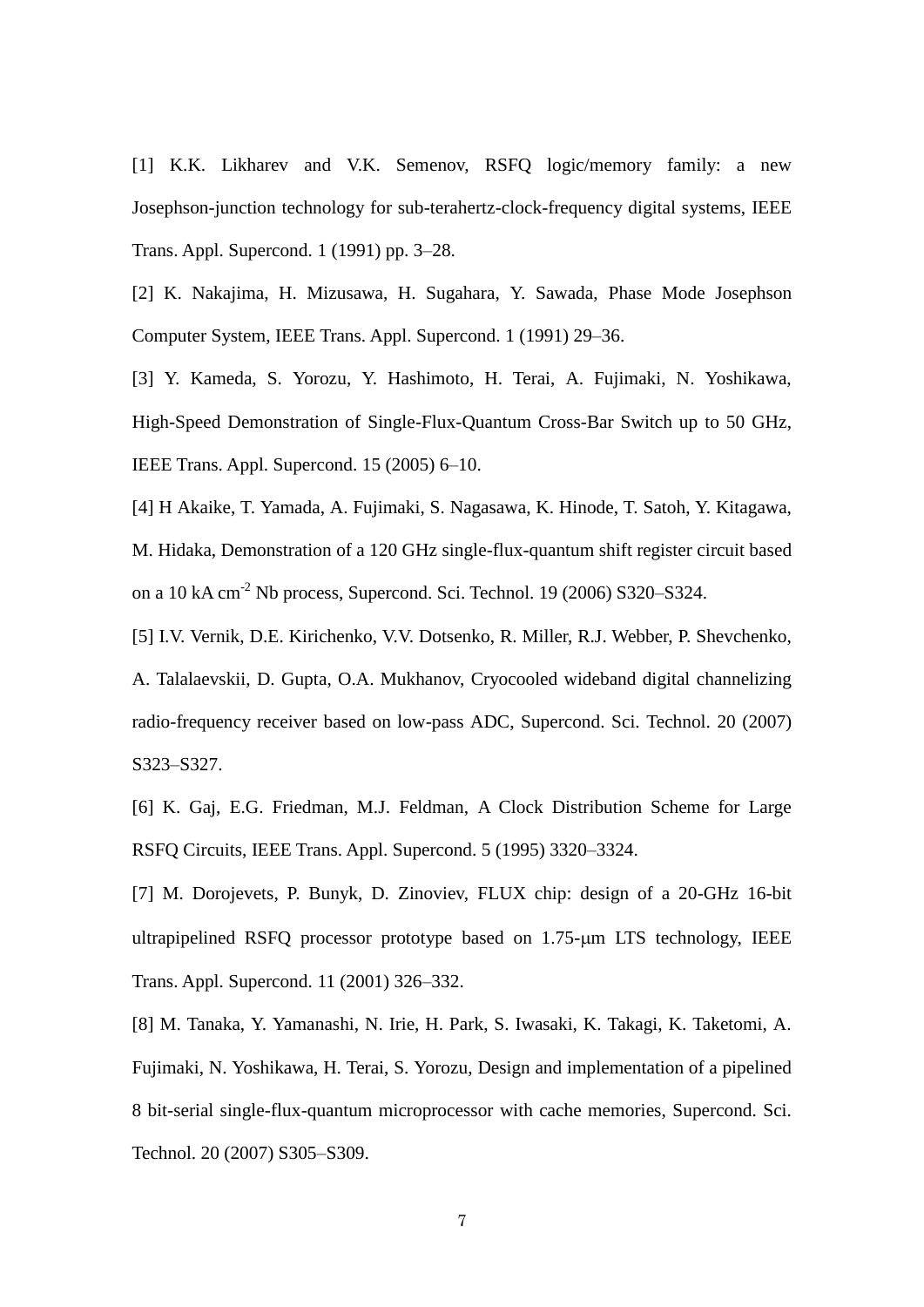[9] H. Terai, A. Wang, Y. Hashimoto, S. Yorozu, A. Fujimaki, N. Yoshikawa, Timing jitter measurement of single-flux-quantum pulse in Josephson transmission line, Appl. Phys. Lett. 84 (2004) 2133–1535.

[10] http://www.wrcad.com/wrspice.html

[11] M. Hidaka, S. Nagasawa, T. Satoh, K. Hinode, Y. Kitagawa, Current status and future prospect of the Nb-based fabrication process for single flux quantum circuits, Supercond. Sci. Technol. 19 (2006) S138–S142.

[12] Q.P. Herr, M.W. Johnson, M.J. Feldman, Temperature-dependent bit-error rate of a clocked superconducting digital circuit, IEEE Trans. Appl. Supercond. 9 (1999) 3594– 3597.

[13] B. Ebert, T. Ortlepp, Optimization of Josephson Junction Comparators in Terms of Speed and Accuracy, IEEE Trans. Appl. Supercond. 21 (2011) 687–692.

[14] M. Terabe, A. Sekiya, T. Yamada, A. Fujimaki, Timing Jitter Measurement in Single-Flux-Quantum Circuits Based on Time-to-Digital Converters With High Time-Resolution, IEEE Trans. Appl. Supercond. 17 (2007) 552–555.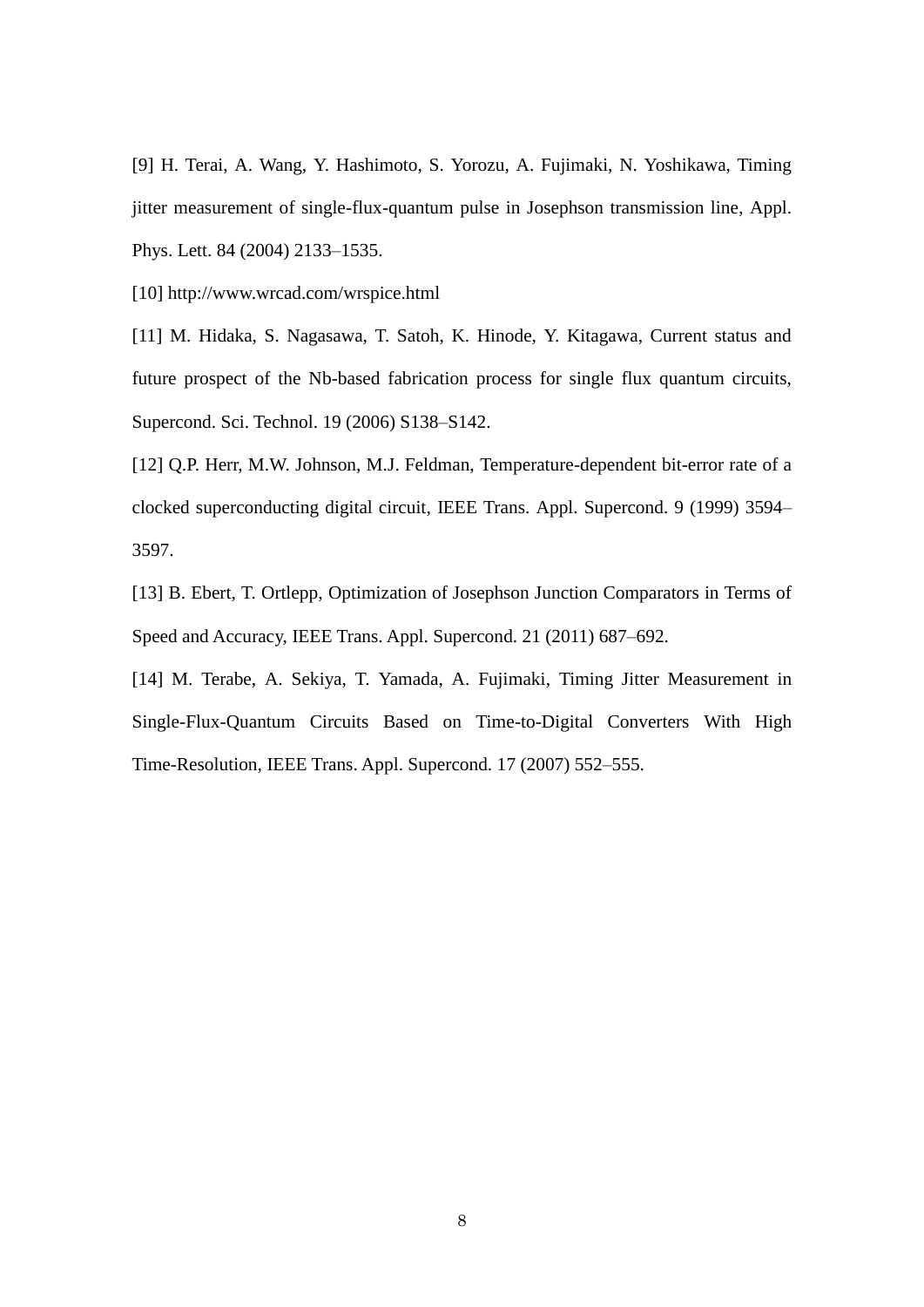### Figure Captions

Fig. 1.

Fig. 2. (a) Input data pattern used in the analysis of DFFE; (b) Calculated dependences of output probability of the DFF on time different between clock  $(t_{\text{clk}})$  and datum inputs (t<sub>din</sub>). Dots and lines are calculated output probabilities and fitting curves, respectively. Each dot is calculated by 500 trials.

Fig. 3. (a) Input data pattern used in the analysis; (b) Calculated dependences of output probability of the DFF on time different between datum  $(t_{din})$  and clock inputs  $(t_{\text{clk}})$ . Dots and lines are calculated output probabilities and fitting curves, respectively.

Fig. 4. (a) Block diagram of 1-million-bit shift register; (b) Definition of timing margin  $(\Delta t)$ 

Fig. 5. Dependences of error rate of 1-million-bit shift register on timing margin  $\Delta t$ .

Table 1. Average  $(\mu)$  and standard deviation  $(\sigma)$  values of setup/hold time of the DFFE

9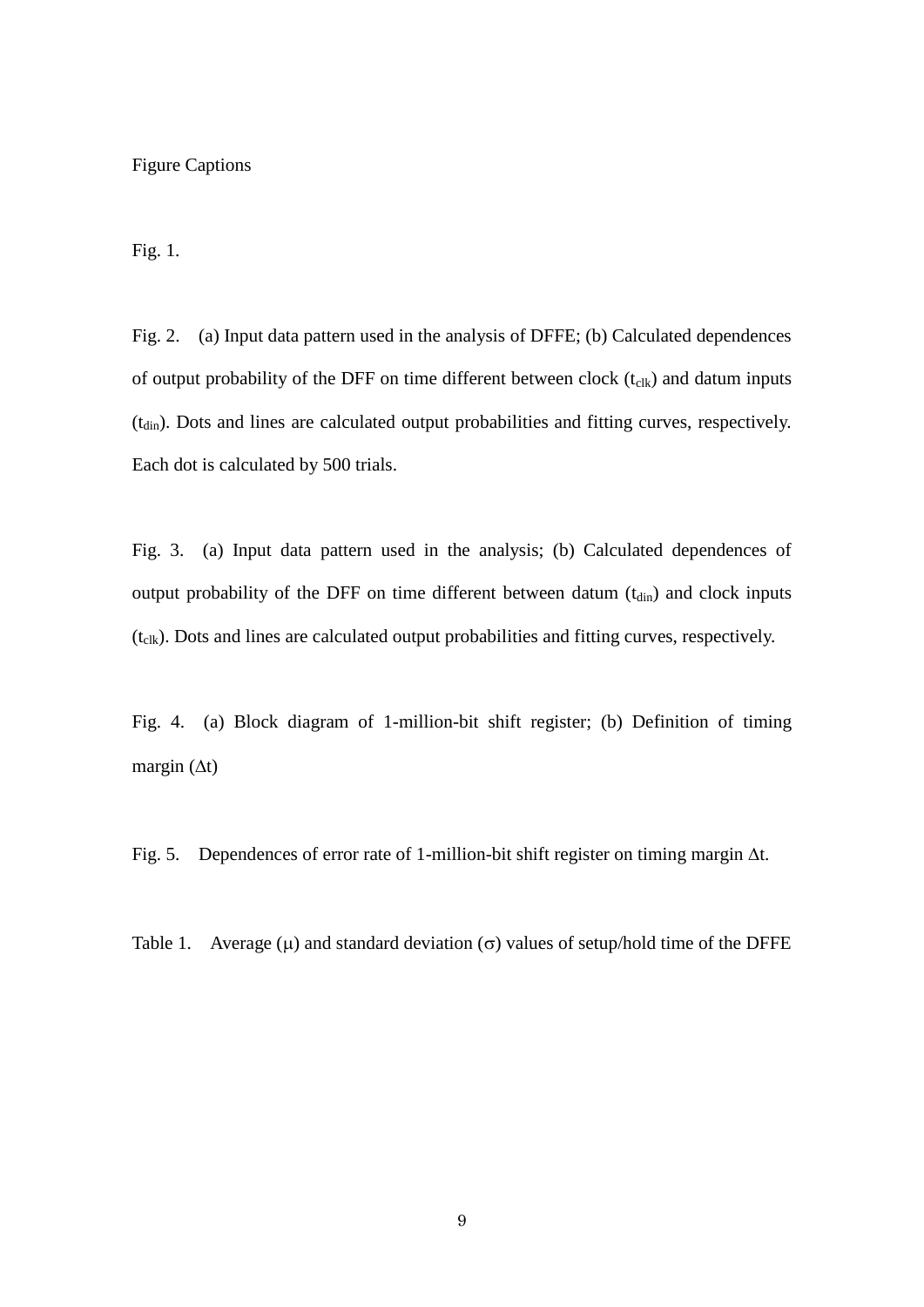

Fig. 1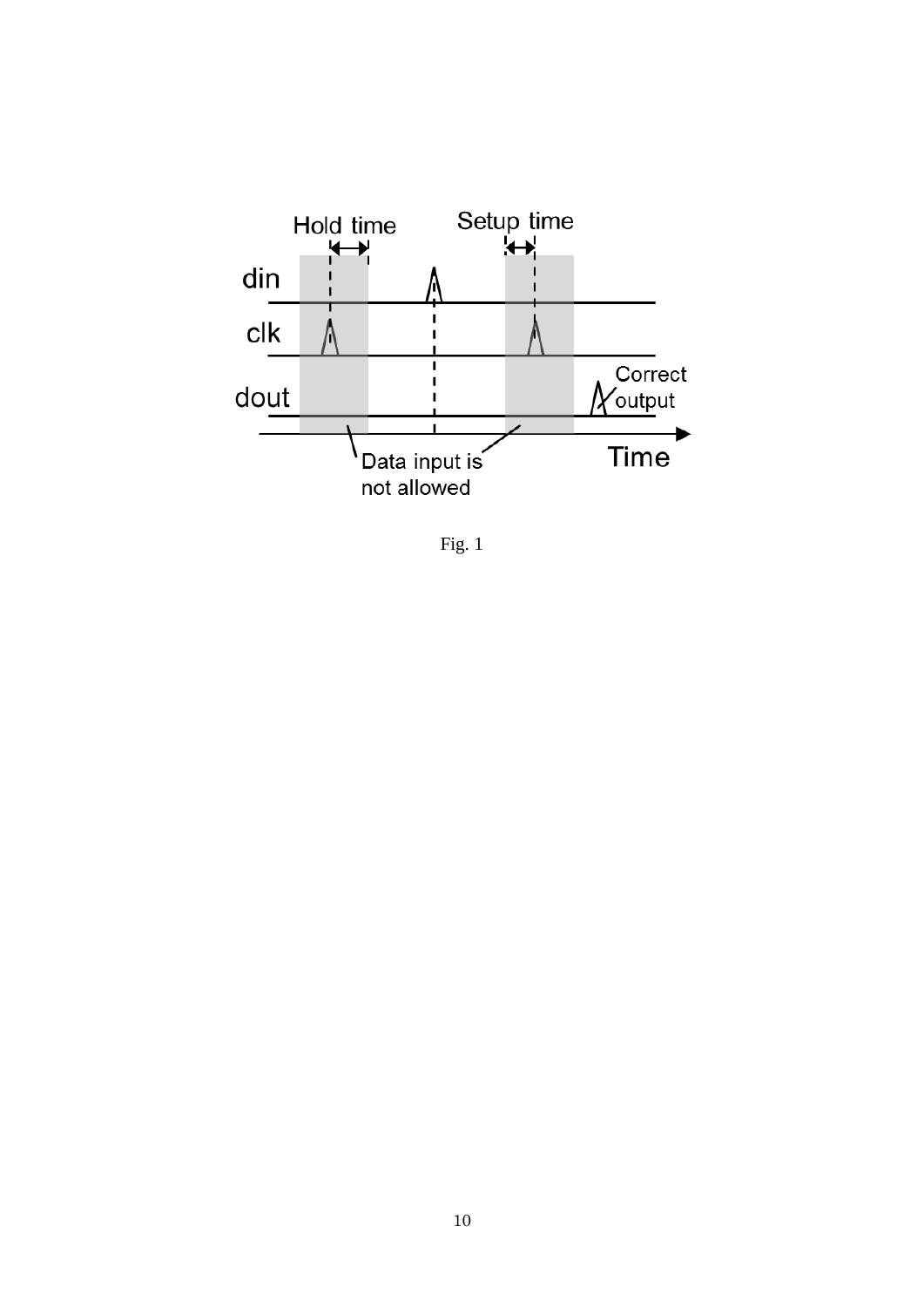

 $(a)$ 



 $Fig. 2$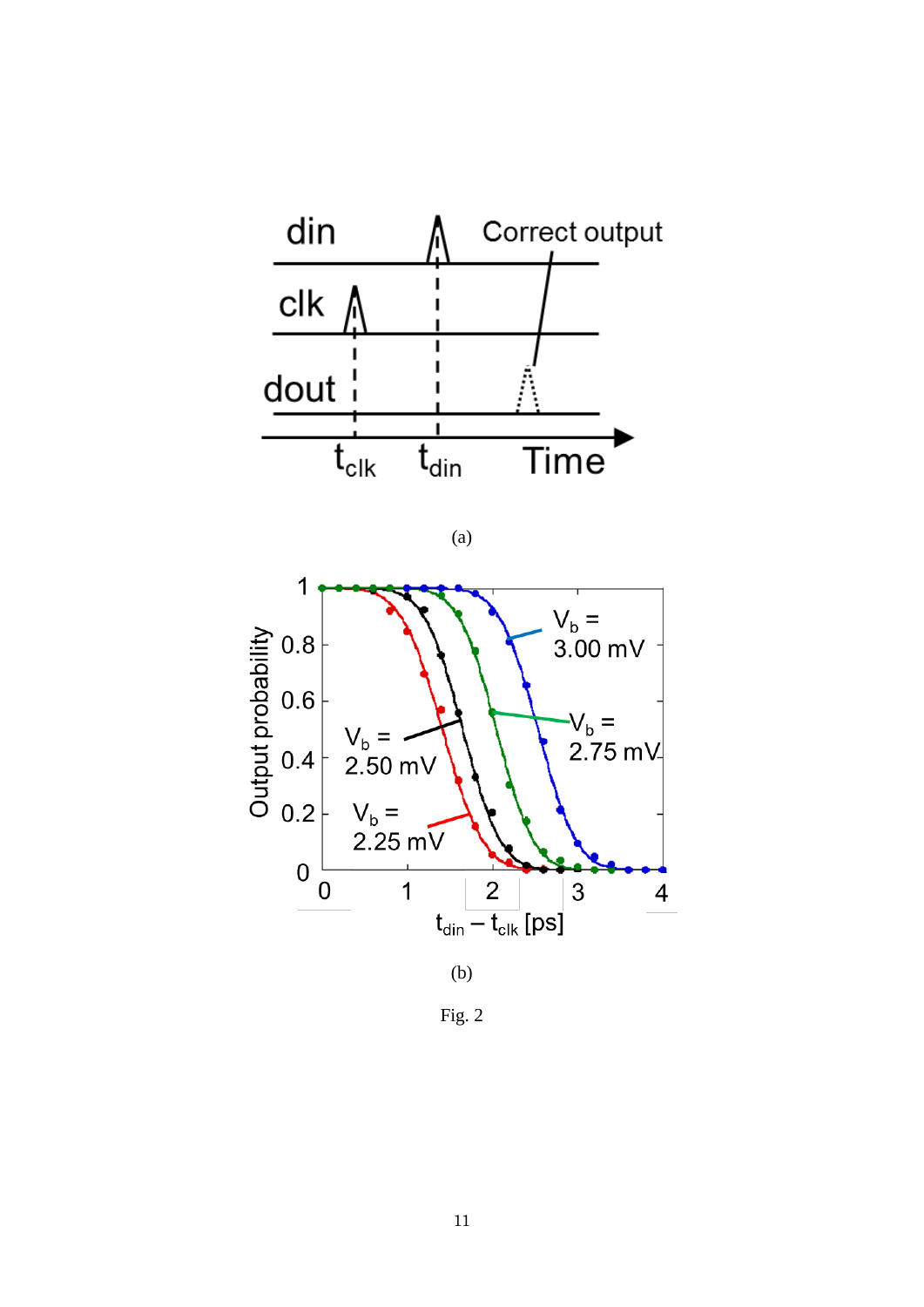

 $(a)$ 





Fig. 3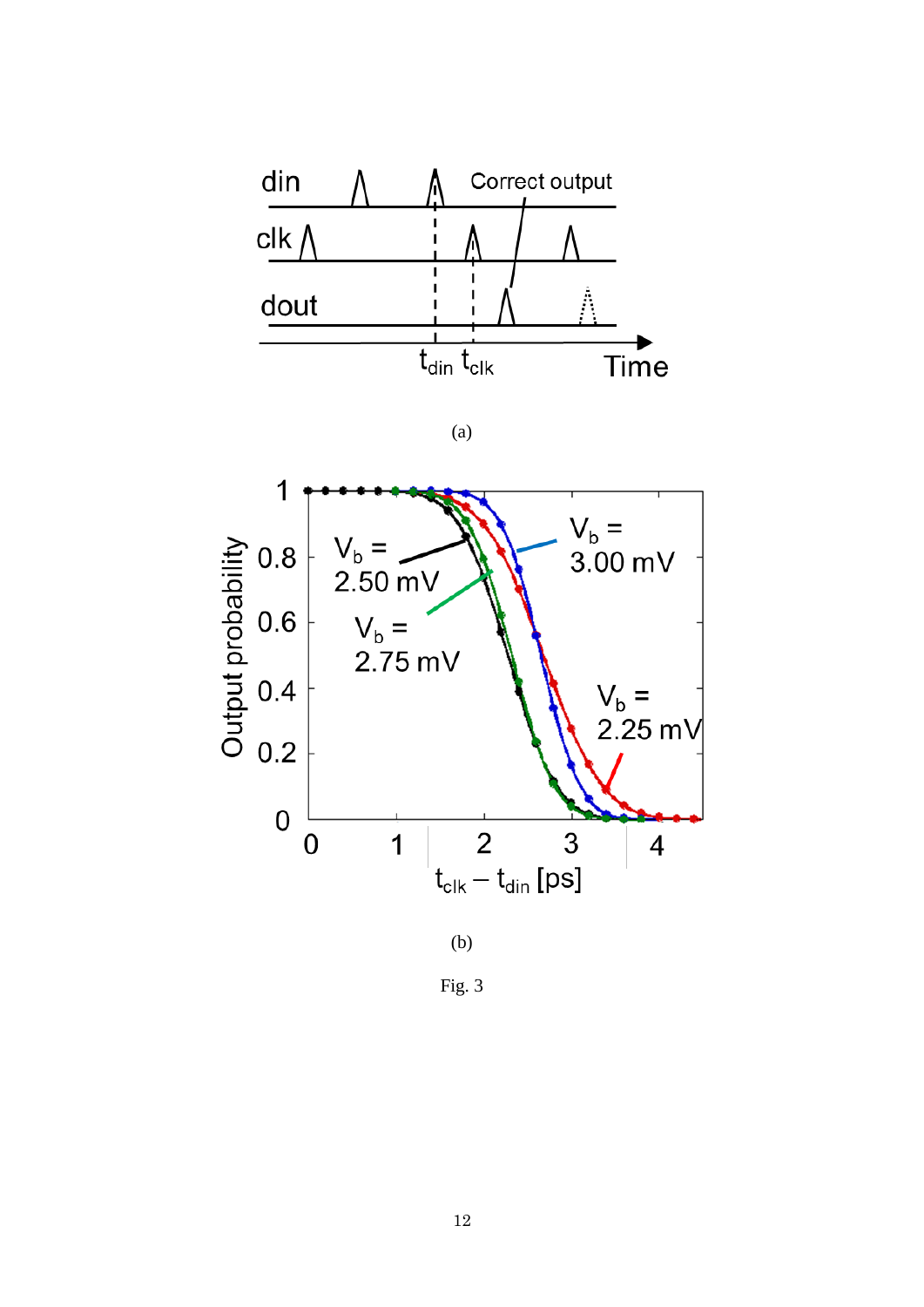

 $(a)$ 



 $(b)$ 

Fig. 4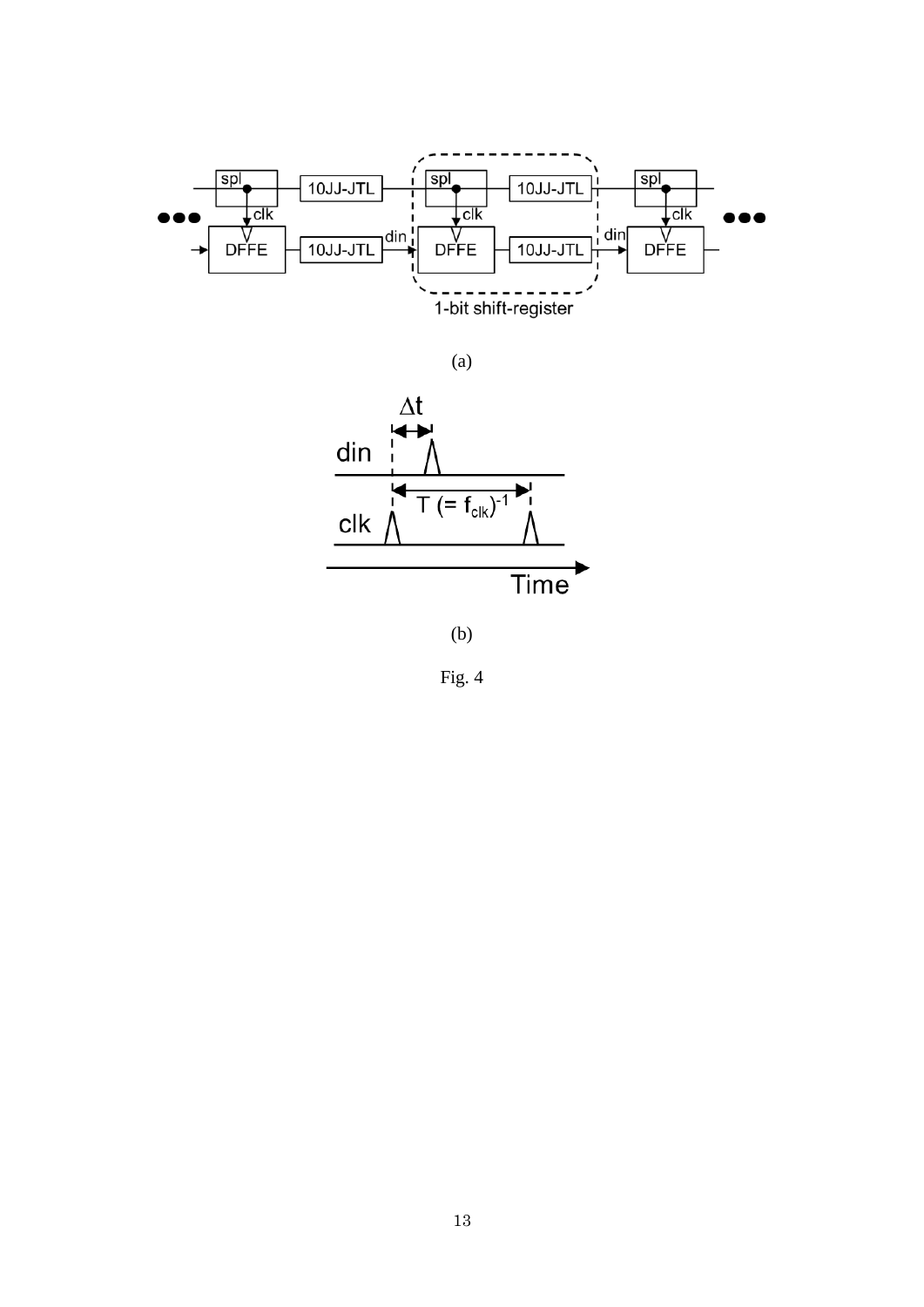

Fig. 5